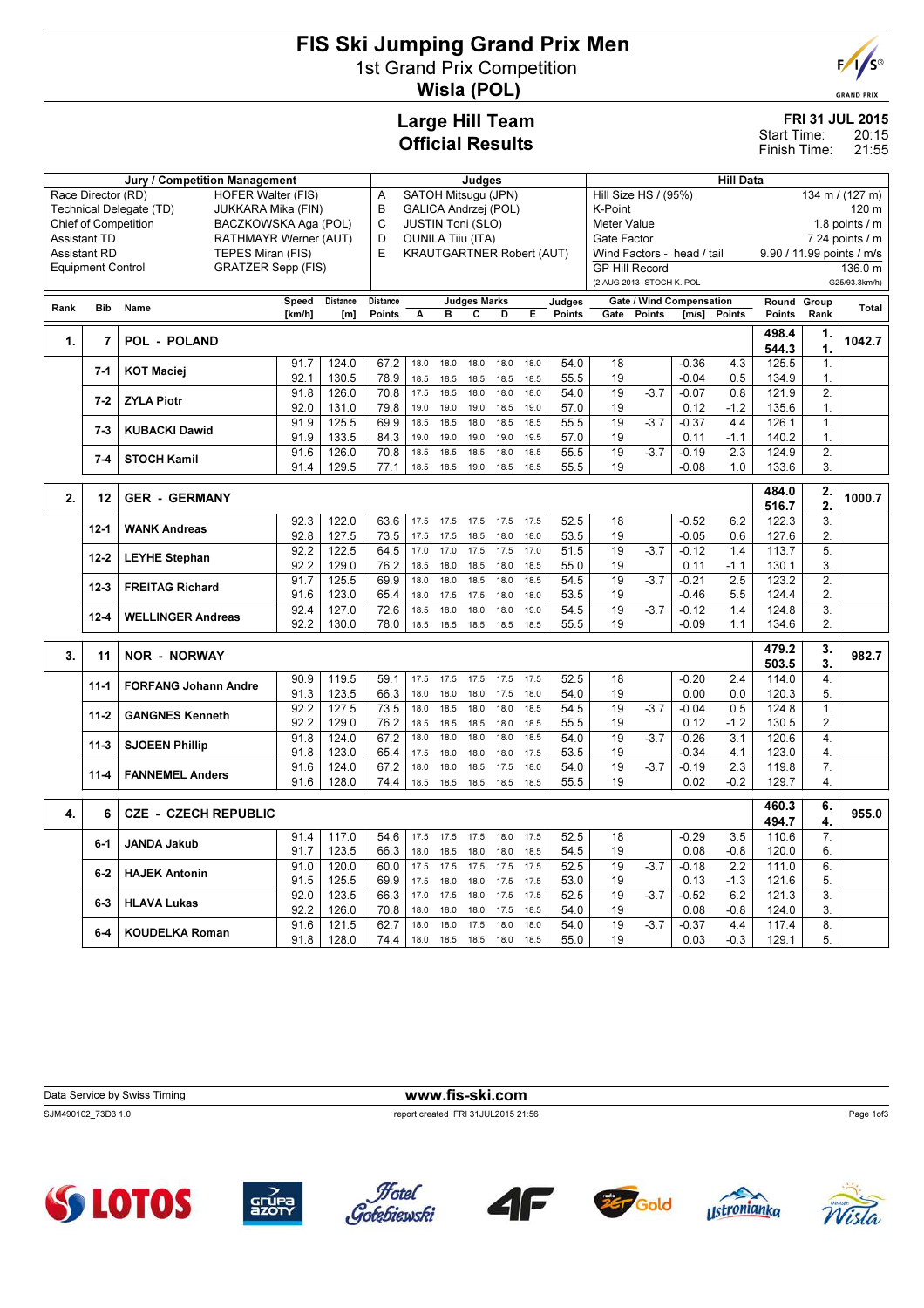## FIS Ski Jumping Grand Prix Men 1st Grand Prix Competition Wisla (POL)



**GRAND PRIX** 

### Large Hill Team Official Results

FRI 31 JUL 2015 20:15 Start Time:

21:55 Finish Time:

| Rank | Bib      | Name                          | Speed  | Distance | Distance |      |      | <b>Judges Marks</b> |      |      | Judges |      | Gate / Wind Compensation |         |        | Round Group |      | Total |
|------|----------|-------------------------------|--------|----------|----------|------|------|---------------------|------|------|--------|------|--------------------------|---------|--------|-------------|------|-------|
|      |          |                               | [km/h] | [m]      | Points   | A    | в    | с                   | D    | Е    | Points | Gate | Points                   | [m/s]   | Points | Points      | Rank |       |
| 5.   | 10       | <b>AUT - AUSTRIA</b>          |        |          |          |      |      |                     |      |      |        |      |                          |         |        | 463.5       | 5.   | 954.9 |
|      |          |                               |        |          |          |      |      |                     |      |      |        |      |                          |         |        | 491.4       | 5.   |       |
|      | $10 - 1$ | <b>HAYBOECK Michael</b>       | 91.8   | 125.5    | 69.9     | 17.5 | 17.5 | 17.5                | 17.5 | 17.5 | 52.5   | 18   |                          | $-0.15$ | 1.8    | 124.2       | 2.   |       |
|      |          |                               | 92.2   | 126.0    | 70.8     | 18.0 | 18.0 | 18.0                | 18.0 | 18.5 | 54.0   | 19   |                          | 0.12    | $-1.2$ | 123.6       | 4.   |       |
|      | $10 - 2$ | <b>POPPINGER Manuel</b>       | 91.5   | 123.5    | 66.3     | 17.5 | 17.5 | 17.5                | 17.5 | 18.0 | 52.5   | 19   | $-3.7$                   | 0.01    | $-0.1$ | 115.0       | 4.   |       |
|      |          |                               | 91.3   | 122.0    | 63.6     | 17.0 | 17.5 | 17.5                | 17.5 | 18.0 | 52.5   | 19   |                          | $-0.01$ | 0.1    | 116.2       | 6.   |       |
|      | $10-3$   | <b>DIETHART Thomas</b>        | 91.3   | 114.0    | 49.2     | 17.0 | 17.0 | 17.0                | 17.0 | 17.5 | 51.0   | 19   | $-3.7$                   | $-0.25$ | 3.0    | 99.5        | 9.   |       |
|      |          |                               | 91.2   | 121.0    | 61.8     | 17.5 | 17.5 | 17.5                | 17.5 | 18.0 | 52.5   | 19   |                          | -0.16   | 1.9    | 116.2       | 6.   |       |
|      | $10 - 4$ | <b>KRAFT Stefan</b>           | 91.9   | 125.5    | 69.9     | 18.0 | 18.5 | 18.5                | 18.0 | 18.5 | 55.0   | 19   | $-3.7$                   | $-0.30$ | 3.6    | 124.8       | 3.   |       |
|      |          |                               | 91.8   | 131.0    | 79.8     | 18.5 | 18.5 | 18.5                | 18.5 | 18.5 | 55.5   | 19   |                          | $-0.01$ | 0.1    | 135.4       | 1.   |       |
|      |          |                               |        |          |          |      |      |                     |      |      |        |      |                          |         |        | 468.2       | 4.   |       |
| 6.   | 9        | <b>SLO - SLOVENIA</b>         |        |          |          |      |      |                     |      |      |        |      |                          |         |        | 477.5       | 6.   | 945.7 |
|      |          |                               | 91.8   | 117.0    | 54.6     | 17.5 | 17.5 | 17.0                | 17.5 | 17.5 | 52.5   | 18   |                          | $-0.33$ | 4.0    | 111.1       | 6.   |       |
|      | $9-1$    | <b>TEPES Jurij</b>            | 92.1   | 121.5    | 62.7     | 18.0 | 17.5 | 18.0                | 18.0 | 17.5 | 53.5   | 19   |                          | 0.08    | $-0.8$ | 115.4       | 7.   |       |
|      |          |                               | 91.7   | 123.0    | 65.4     | 18.0 | 18.0 | 18.0                | 18.0 | 18.0 | 54.0   | 19   | $-3.7$                   | $-0.02$ | 0.2    | 115.9       | 3.   |       |
|      | $9 - 2$  | <b>HVALA Jaka</b>             | 91.8   | 124.0    | 67.2     | 18.0 | 18.0 | 18.0                | 18.0 | 18.0 | 54.0   | 19   |                          | $-0.06$ | 0.7    | 121.9       | 4.   |       |
|      |          |                               | 91.8   | 119.0    | 58.2     | 17.0 | 17.0 | 17.5                | 17.5 | 17.5 | 52.0   | 19   | $-3.7$                   | $-0.34$ | 4.1    | 110.6       | 8.   |       |
|      | $9-3$    | <b>DEZMAN Nejc</b>            | 91.6   | 121.5    | 62.7     | 17.0 | 17.5 | 17.5                | 17.5 | 18.0 | 52.5   | 19   |                          | -0.04   | 0.5    | 115.7       | 7.   |       |
|      | $9 - 4$  | <b>PREVC Peter</b>            | 91.6   | 127.5    | 73.5     | 19.0 | 19.0 | 19.0                | 18.5 | 19.0 | 57.0   | 19   | $-3.7$                   | $-0.32$ | 3.8    | 130.6       | 1.   |       |
|      |          |                               | 91.6   | 125.0    | 69.0     | 18.0 | 18.5 | 18.5                | 18.5 | 18.5 | 55.5   | 19   |                          | 0.00    | 0.0    | 124.5       | 7.   |       |
|      |          |                               |        |          |          |      |      |                     |      |      |        |      |                          |         |        | 452.2       | 7.   |       |
| 7.   | 4        | <b>FIN - FINLAND</b>          |        |          |          |      |      |                     |      |      |        |      |                          |         |        | 475.8       | 7.   | 928.0 |
|      |          |                               | 91.2   | 118.0    | 56.4     | 17.0 | 17.5 | 17.5                | 17.0 | 17.5 | 52.0   | 18   |                          | $-0.35$ | 4.2    | 112.6       | 5.   |       |
|      | 4-1      | <b>MAEAETTAE Jarkko</b>       | 91.8   | 126.5    | 71.7     | 18.0 | 18.0 | 18.5                | 18.0 | 18.5 | 54.5   | 19   |                          | 0.10    | $-1.0$ | 125.2       | 3.   |       |
|      |          |                               | 90.9   | 113.0    | 47.4     | 16.5 | 17.0 | 17.0                | 17.0 | 16.5 | 50.5   | 19   | $-3.7$                   | $-0.26$ | 3.1    | 97.3        | 7.   |       |
|      | $4-2$    | <b>OLLI Harri</b>             | 91.2   | 117.0    | 54.6     | 17.5 | 17.5 | 17.0                | 17.5 | 17.5 | 52.5   | 19   |                          | 0.01    | $-0.1$ | 107.0       | 8.   |       |
|      |          |                               | 91.8   | 125.0    | 69.0     | 17.0 | 17.5 | 17.5                | 17.5 | 16.5 | 52.0   | 19   | $-3.7$                   | $-0.18$ | 2.2    | 119.5       | 5.   |       |
|      | 4-3      | <b>LARINTO Ville</b>          | 91.9   | 123.0    | 65.4     | 17.0 | 17.5 | 17.5                | 17.5 | 17.5 | 52.5   | 19   |                          | $-0.13$ | 1.6    | 119.5       | 5.   |       |
|      | 4-4      | <b>AHONEN Janne</b>           | 92.0   | 125.0    | 69.0     | 18.0 | 18.0 | 18.0                | 18.0 | 18.0 | 54.0   | 19   | $-3.7$                   | $-0.29$ | 3.5    | 122.8       | 5.   |       |
|      |          |                               | 92.0   | 126.0    | 70.8     | 17.5 | 18.0 | 18.0                | 18.0 | 17.5 | 53.5   | 19   |                          | 0.02    | $-0.2$ | 124.1       | 8.   |       |
|      |          |                               |        |          |          |      |      |                     |      |      |        |      |                          |         |        | 434.0       | 8.   |       |
| 8.   | 8        | <b>JPN - JAPAN</b>            |        |          |          |      |      |                     |      |      |        |      |                          |         |        | 451.3       | 8.   | 885.3 |
|      |          |                               | 91.0   | 112.0    | 45.6     | 17.0 | 17.0 | 17.0                | 17.0 | 17.0 | 51.0   | 18   |                          | $-0.24$ | 2.9    | 99.5        | 9.   |       |
|      | $8-1$    | <b>ITO Kenshiro</b>           | 91.1   | 115.0    | 51.0     | 17.5 | 17.0 | 17.0                | 17.5 | 17.5 | 52.0   | 19   |                          | $-0.04$ | 0.5    | 103.5       | 8.   |       |
|      |          |                               | 90.6   | 114.0    | 49.2     | 17.0 | 17.0 | 17.0                | 17.0 | 17.0 | 51.0   | 19   | $-3.7$                   | $-0.07$ | 0.8    | 97.3        | 7.   |       |
|      | 8-2      | <b>TOCHIMOTO Shohei</b>       | 90.8   | 119.0    | 58.2     | 17.0 | 17.0 | 17.0                | 17.5 | 17.5 | 51.5   | 19   |                          | $-0.06$ | 0.7    | 110.4       | 7.   |       |
|      |          |                               | 91.0   | 120.5    | 60.9     | 17.5 | 17.5 | 17.5                | 18.0 | 18.0 | 53.0   | 19   | $-3.7$                   | $-0.38$ | 4.6    | 114.8       | 6.   |       |
|      | 8-3      | <b>KOBAYASHI Junshiro</b>     | 91.2   | 118.5    | 57.3     | 17.5 | 17.0 | 17.0                | 17.5 | 17.5 | 52.0   | 19   |                          | $-0.02$ | 0.2    | 109.5       | 8.   |       |
|      |          |                               | 91.1   | 126.5    | 71.7     | 18.0 | 18.0 | 18.0                | 17.5 | 18.0 | 54.0   | 19   | $-3.7$                   | $-0.03$ | 0.4    | 122.4       | 6.   |       |
|      | $8 - 4$  | <b>SAKUYAMA Kento</b>         | 91.3   | 127.5    | 73.5     | 18.0 | 18.0 | 18.0                | 18.0 | 18.0 | 54.0   | 19   |                          | $-0.03$ | 0.4    | 127.9       | 6.   |       |
|      |          |                               |        |          |          |      |      |                     |      |      |        |      |                          |         |        |             |      |       |
|      |          | not qualified for final round |        |          |          |      |      |                     |      |      |        |      |                          |         |        |             |      |       |
| 9.   | 5        | <b>SUI - SWITZERLAND</b>      |        |          |          |      |      |                     |      |      |        |      |                          |         |        | 410.9       | 9.   | 410.9 |

#### 5-1 KAELIN Pascal 91.0 112.0 45.6 16.5 16.5 16.5 17.0 17.0 50.0 18 -0.37 4.4 100.0 8.<br>5-2 SCHULER Andreas 91.1 110.0 42.0 16.5 16.5 16.5 16.5 16.5 19 -3.7 -0.22 2.6 90.4 9. 91.1 110.0 42.0 16.5 16.5 16.5 16.5 16.5 19 -3.7 -0.22 2.6 90.4 9.<br>91.5 120.0 60.0 17.5 17.5 17.5 17.5 17.5 52.5 19 -3.7 -0.28 3.4 112.2 7. 5-3 EGLOFF Luca 5-4 DESCHWANDEN Gregor | 91.0 | 118.0 | 56.4 | 17.0 17.0 17.0 17.5 17.5 | 51.5 | 19 -3.7 | -0.34 4.1 | 108.3 | 9. Г 10. 3 RUS - RUSSIAN FEDERATION 337.3 10. 337.3 10. 337.3 10. 337.3 10. 337.3 10. 337.3 10. 337.3 10. 337.3 10. 337.3 10. 337.3 10. 337.3 10. 337.3 10. 337.3 10. 337.3 10. 337.3 10. 337.3 10. 337.3 10. 337.3 10. 337.3 10. 3 3-1 KORNILOV Denis 90.6 112.0 45.6 16.5 17.0 16.5 16.5 16.0 49.5 18 -0.24 2.9 98.0 10.<br>3-2 SHISHKIN Vadim 90.5 106.5 35.7 15.5 16.0 16.5 16.0 16.0 48.0 19 -3.7 -0.25 3.0 83.0 10. 3-2 SHISHKIN Vadim 90.5 106.5 35.7 15.5 16.0 16.5 16.0 16.0 48.0 19 -3.7 -0.25 3.0 83.0 10. 3-3 BOYARINTSEV Vladislav 91.2 99.0 22.2 15.5 16.0 16.0 16.5 16.0 48.0 19 -3.7 -0.18 2.2 68.7 12.<br>3-4 MAKSIMOCHKIN Mikhail 91.1 107.5 37.5 16.5 16.5 16.5 16.5 16.5 49.5 19 -3.7 -0.36 4.3 87.6 11. 3-4 MAKSIMOCHKIN Mikhail 91.1 107.5 37.5 16.5 16.5 16.5 16.5 16.5 49.5 19 -3.7 -0.36 4.3 87.6 11.

| Data Service by Swiss Timing | www.fis-ski.com                    |           |
|------------------------------|------------------------------------|-----------|
| SJM490102 73D3 1.0           | report created FRI 31JUL2015 21:56 | Page 2of3 |